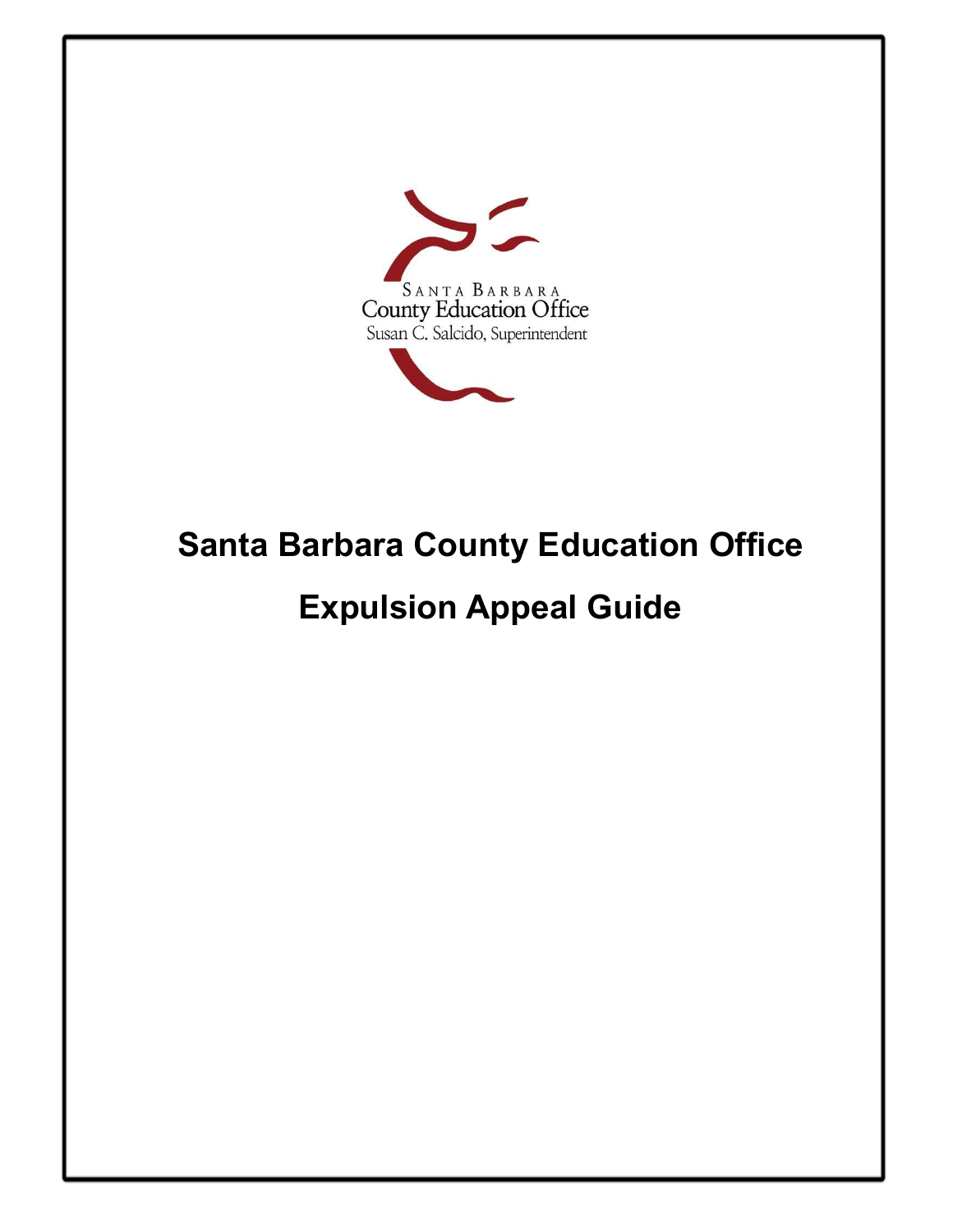# **INTRODUCTION**

A statutory responsibility of the Santa Barbara County Board of Education (County Board) is to decide appeals filed after a student is expelled from a public school district in Santa Barbara County.

Santa Barbara County Education Office (County Education Office) developed this guide to explain the expulsion appeal process. To obtain information and forms regarding expulsion appeals, please visit our Child Welfare and Attendance website at: [sbceo.org/domain/23](http://sbceo.org/domain/23).

The information contained in this guide is not legal advice, nor is it a substitute for consulting applicable law, including Education Code sections 48900-48927, and/or consulting with legal counsel.

### **HOW DO I APPEAL AN EXPULSION TO THE COUNTY BOARD?**

When a student is expelled from a public school district in Santa Barbara County, the student (or the student's parent/guardian) may file an appeal to the Santa Barbara County Board of Education within thirty (30) calendar days following the final decision by the school district's governing board to expel the student. A student who fails to file an expulsion appeal within the prescribed time waives their right to appeal the expulsion to the County Board.

The thirty (30) calendar day deadline runs from the date that the governing board votes to expel the student, even if enforcement of the expulsion is suspended and the student is placed on probation. A student who fails to appeal a governing board's vote to expel the student within the prescribed time may not subsequently appeal the governing board's vote to revoke probation and impose the original order of expulsion.

To file an appeal to the County Board, please submit a completed Expulsion Appeal form (available on the Santa Barbara County Education Office website or by request) in person or by certified mail to the address listed below.

> Santa Barbara County Education Office Attention: Rene Wheeler, Child Welfare and Attendance 4400 Cathedral Oaks Road Santa Barbara, CA 93110

Please contact Rene Wheeler, Child and Welfare Attendance, at (805) 928-0698 with any questions.

At the time you file an appeal to the County Board, you must also send a written request to the expelling school district for a copy of the record of the student's expulsion hearing, Expulsion Appeal Guide, May 2022 **p. 1** and the set of the set of the set of the set of the set of the set of the set of the set of the set of the set of the set of the set of the set of the set of the set of the set of th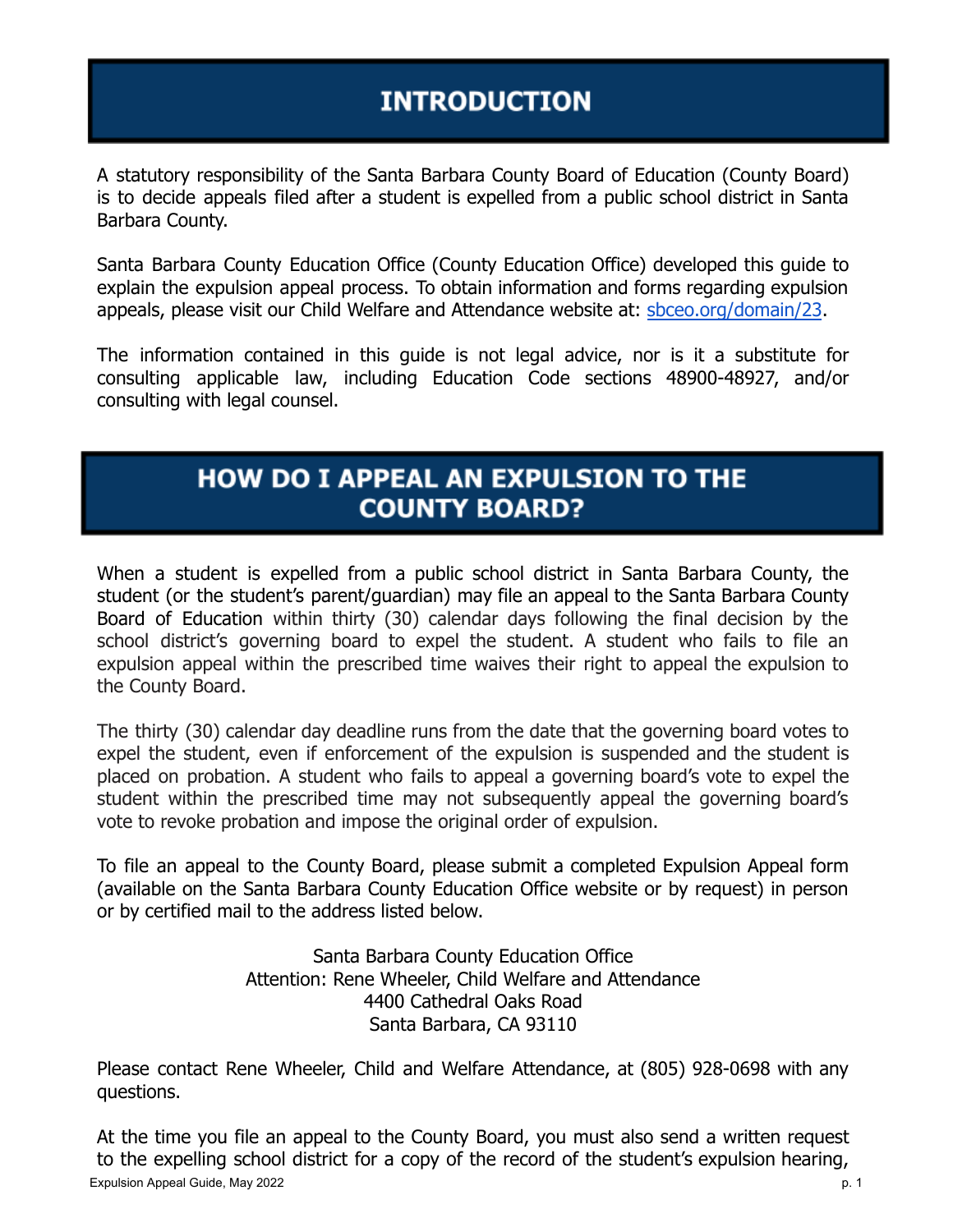which will include the written transcript of the expulsion hearing, supporting documents, and records. A sample transcript request letter to be sent to the school district is included as Attachment A.

Typically, the school district will have a taped record of the hearing that must be transcribed into written form for the appeal. You will be responsible for the cost of the transcription and preparation of the requested materials. If the County Board grants your appeal, the school district is required to reimburse you any costs you have paid to the district for a copy of the record. If you cannot afford the cost due to limited income or exceptional necessary expenses, you may request that the transcript be provided to you without cost by sending the school district certification of your inability to afford the transcript. A sample certification letter to be sent to the school district is included as Attachment B. This letter (Attachment B) should be sent to the school district at the same time you send your transcript request letter (Attachment A).

The school district must provide you with the hearing transcript, supporting documents, and records within ten (10) school days following your written request. The school district must also provide a copy of these materials to the County Board.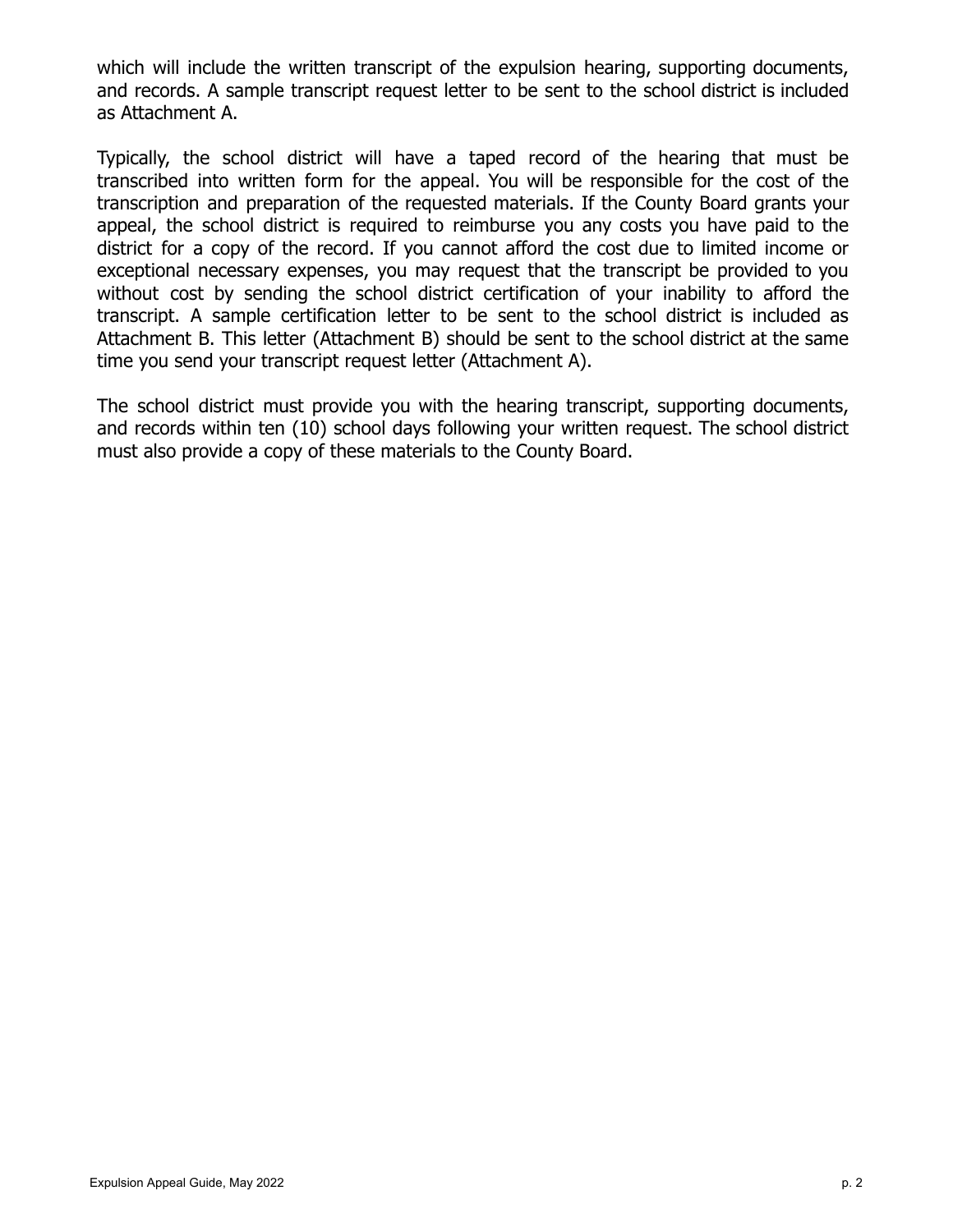#### **WHAT HAPPENS AFTER I FILE AN EXPULSION APPEAL?**

The County Board will hold a hearing within twenty (20) school days after the request for an appeal has been received. following the filing of an appeal. This time period may be extended by agreement of the parties to allow for more flexibility in scheduling the hearing. Typically, appeal hearings are held in conjunction with the County Board's regularly scheduled meetings. The County Education Office will send notice by mail of the date, time, and place of the hearing at least ten (10) calendar days before the scheduled hearing.

The notice of the hearing will contain a statement that the County Board intends to hold the hearing in closed session (not open to the general public) ([Ed Code § 48920\)](https://leginfo.legislature.ca.gov/faces/codes_displaySection.xhtml?sectionNum=48920.&lawCode=EDC). The County Board will hear the expulsion appeal in closed session unless you request in writing that the hearing take place in an open meeting. You may request that the hearing take place in an open session by indicating this on the Expulsion Appeal form when you submit it to the County Education Office or by notifying the County Education Office of your request in writing (by personal delivery or email) at least five (5) days prior to the hearing date.

You or your attorney may submit a written argument/brief in support of your appeal by delivering it (by personal delivery or by email) to the County Education Office at least ten (10) school days prior to the date set for the hearing. You or your attorney must also deliver a copy of your written argument/brief to the school district. This may be done by personal delivery, by email, or by mailing it to the school district on or before the date that the argument/brief is delivered to the County Education Office.

The school district has the right to submit a written argument/brief in reply to your argument/brief by delivering it (by personal delivery or by email) to the County Education Office at least five (5) school days prior to the date set for the hearing. The school district must also deliver a copy of its written reply to you. The school district may do this by personal delivery, by email, or by mailing it to you on or before the date that the reply is delivered to the County Education Office.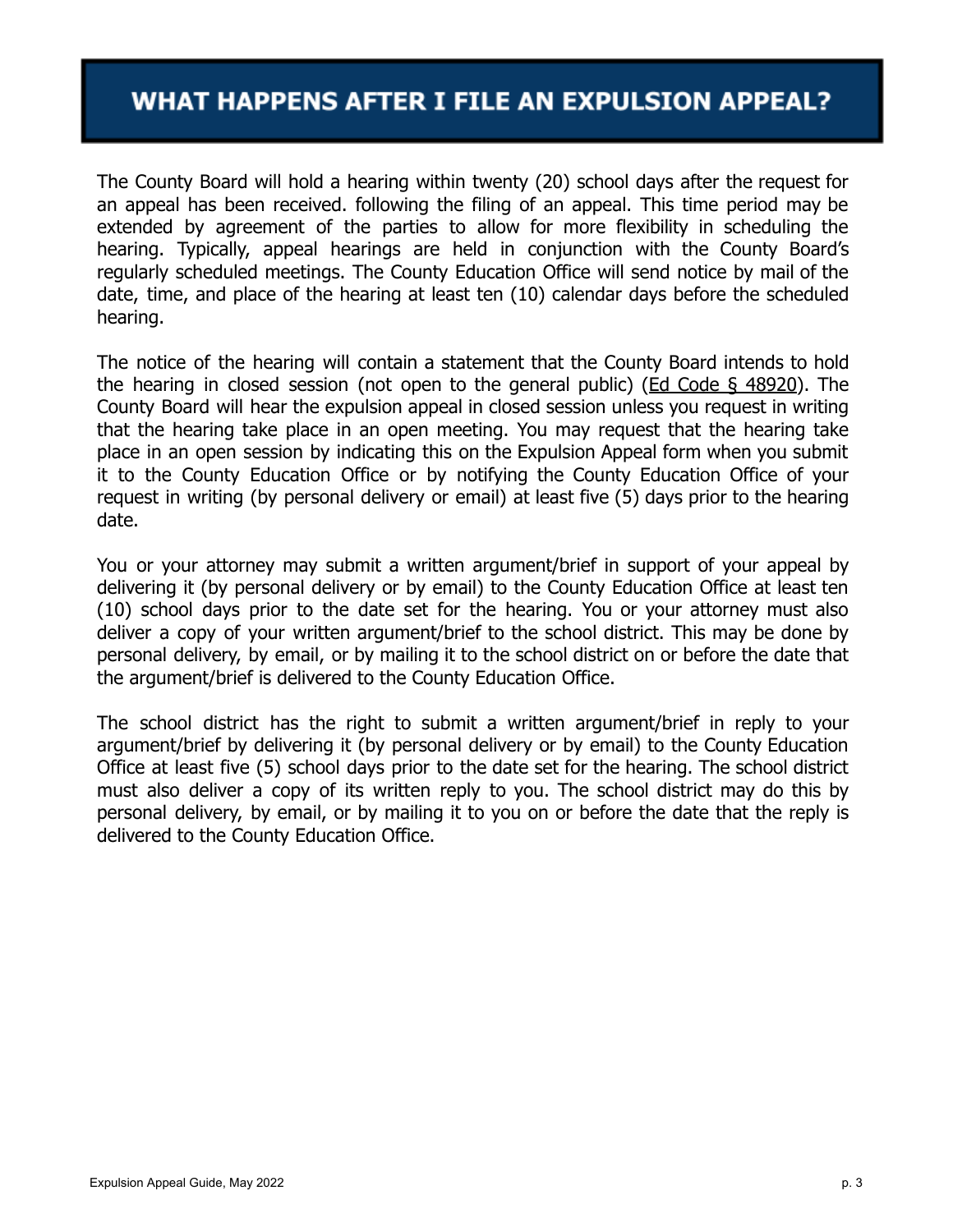## WHAT WILL THE COUNTY BOARD CONSIDER ON APPEAL?

The County Board of will determine an expulsion appeal based upon the written record of the expulsion hearing held before the governing board in the student's school district. This will include the written transcript of the expulsion hearing, supporting documents, and records. Only under special circumstances (discussed in item 4, below) will the County Board consider new evidence that was not included in the district record.

The County Board's role in an expulsion appeal is limited to determining if the student's due process rights were violated in a manner which resulted in the student receiving an unfair hearing. Under Education Code § 48922, the County Board's review of the school district's decision is limited to the following questions:

- 1) Whether the governing board of the school district acted without or in excess of its jurisdiction.
- 2) Whether there was a fair hearing before the governing board.
- 3) Whether there was a prejudicial abuse of discretion in the hearing.
- 4) Whether there is relevant and material evidence which, in the exercise of reasonable diligence, could not have been produced or which was improperly excluded at the hearing before the governing board.

You may wish to address these questions (and the related explanations, below), in preparing your appeal.

1) Did the school district board proceed without or in excess of its jurisdiction in expelling the student?

Explanation: Under Education Code § 48922(b), a proceeding without or in excess of jurisdiction includes, but is not limited to:

- A situation where an expulsion hearing is not commenced within the time periods prescribed in the Education Code (Ed Code §§ 48915-48918.5);
- A situation where an expulsion order is not based upon the acts enumerated in Education Code section 48900; or
- A situation involving acts not related to school activity or attendance.
- 2) Was the student afforded a fair hearing before the district board?

Explanation: The district is required to provide a timely notice of the hearing; hear and examine all evidence submitted; and provide a reasonable opportunity for the student/representative to present evidence to deny, explain, or mitigate the allegations.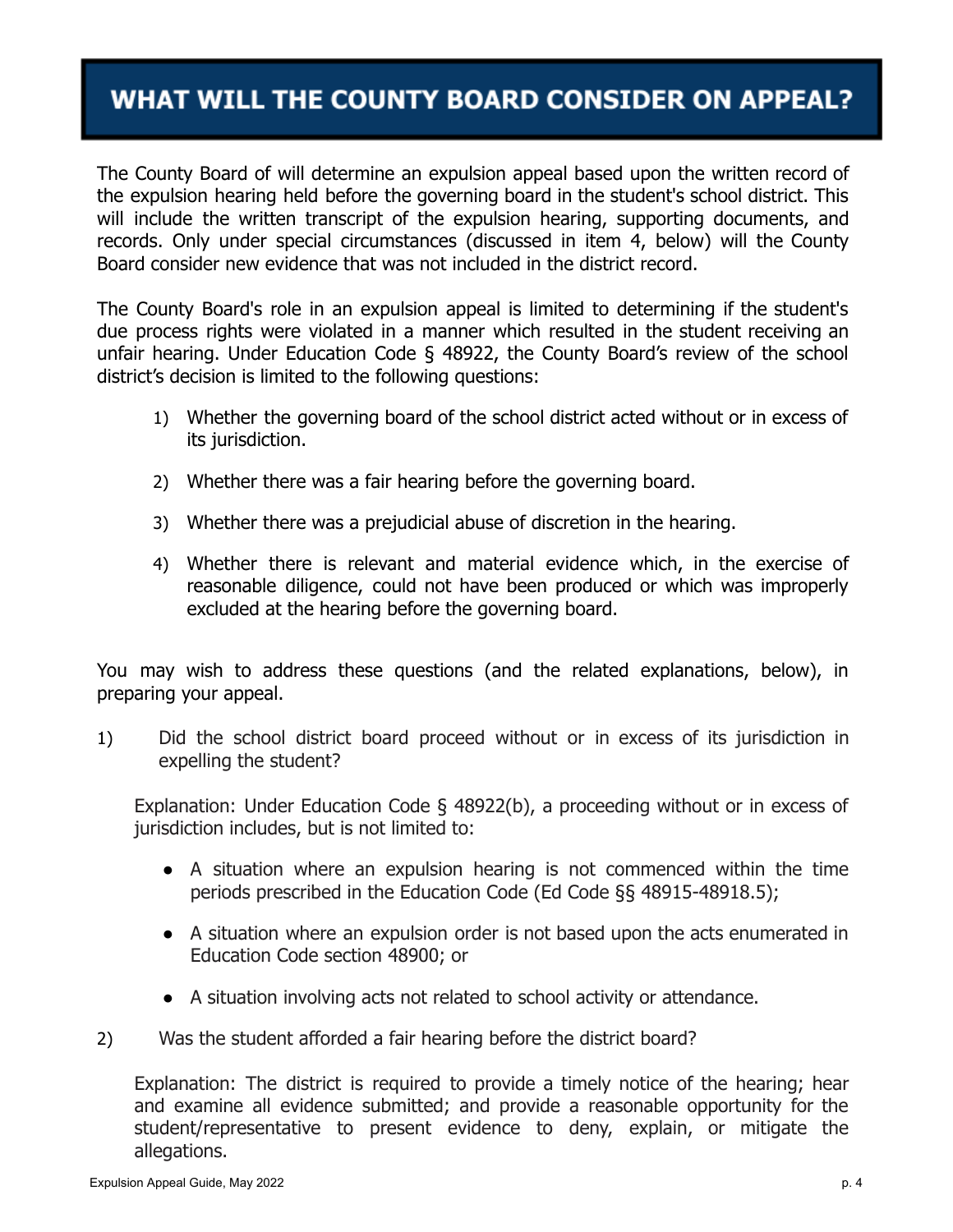3) Was there a prejudicial abuse of discretion by the district board?

Explanation: Under Education Code § 48922(c), an abuse of discretion is established in any of the following situations:

- If school officials have not met the procedural requirements for an expulsion under the Education Code (Ed Code §§ 48900-48927).
- If the decision to expel a pupil is not supported by the findings prescribed by Education Code section 48915.
- If the district board's findings are not supported by the evidence.

A county board of education may not reverse the decision of a governing board to expel a student based upon a finding of abuse of discretion unless the county board also determines that the abuse of discretion was prejudicial.

4) Is there now relevant and material evidence which, with reasonable diligence, could not have been revealed in the hearing before the district board, and was not produced, or was improperly excluded?

Explanation: Sometimes evidence, including documents and witnesses, are not known or are unavailable at the time of the hearing, through no fault of the student. Additionally, the school district incorrectly may not have allowed certain documents or witnesses to be presented during the hearing. If the County Board finds that any such evidence, had it been considered by the governing board during the expulsion hearing, could reasonably have resulted in a different decision, the County Board may, under Education Code § 48923: 1) remand the case back to the school district for a redetermination by the governing board, or; 2) grant a new (de novo) hearing in which, after giving reasonable notice to the student and the school district, the County Board will conduct a hearing in accordance with its procedures, consider all of the evidence, and determine all of the issues previously considered by the school district governing board.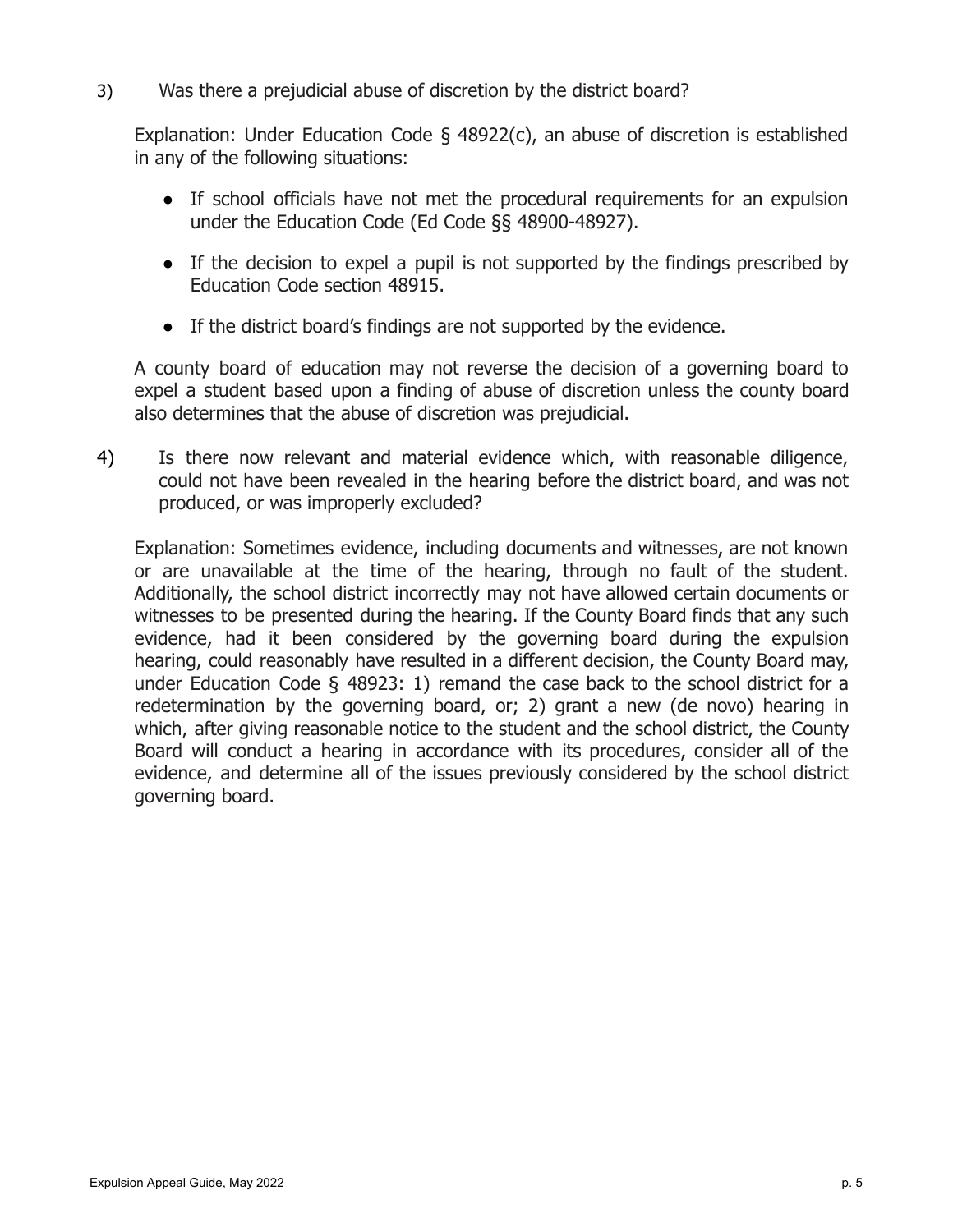### **WHAT HAPPENS AT THE EXPULSION APPEAL HEARING?**

At the hearing, the student (and/or the student's parent/guardian) and and the representatives of the school district will be seated in front of the County Board. The student, the school district, and the County Board all have the right to have legal counsel present at the hearing. The hearing will be recorded. If the student has requested an open meeting, the public, including the media, will also have the right to be present.

The hearing will be conducted as follows:

- 1. The County Board President (or the designated Chair of the hearing) will preside over the hearing. The County Board President will introduce the matter for the record, including identifying all of the parties by name to the matter who are present. Individuals who may participate in the hearing are:
	- a. the expelled student and their parent or guardian;
	- b. the student's legal counsel,
	- c. the members of the County Board;
	- d. the County Board's legal counsel,
	- e. the school district's representative(s);
	- f. the school district's legal counsel,
	- g. the County Superintendent of Schools, and;
	- h. any Santa Barbara County Education Office staff necessary to conduct the meeting at which the hearing takes place.
- 2. The student, parent/guardian, or legal counsel for the student will be allowed to present the initial opening statement. A written brief may be submitted by each of the parties prior to the opening of argument but will not be considered as "evidence."
- 3. Following the opening statement, the school district will then make an oral response.
- 4. The student, parent/guardian, or counsel for the student will then have an opportunity to make a reply to the district.
- 5. During or after the arguments, members of the County Board may question both sides and request clarification of certain facts and circumstances relating to the school district's expulsion hearing.
- 6. Upon completion of the arguments and questioning by the County Board, all those present will be excused by the County Board President. The County Board members will then deliberate in closed session. The County Board will deliberate in closed session regardless of whether the hearing is conducted in closed or open session (Ed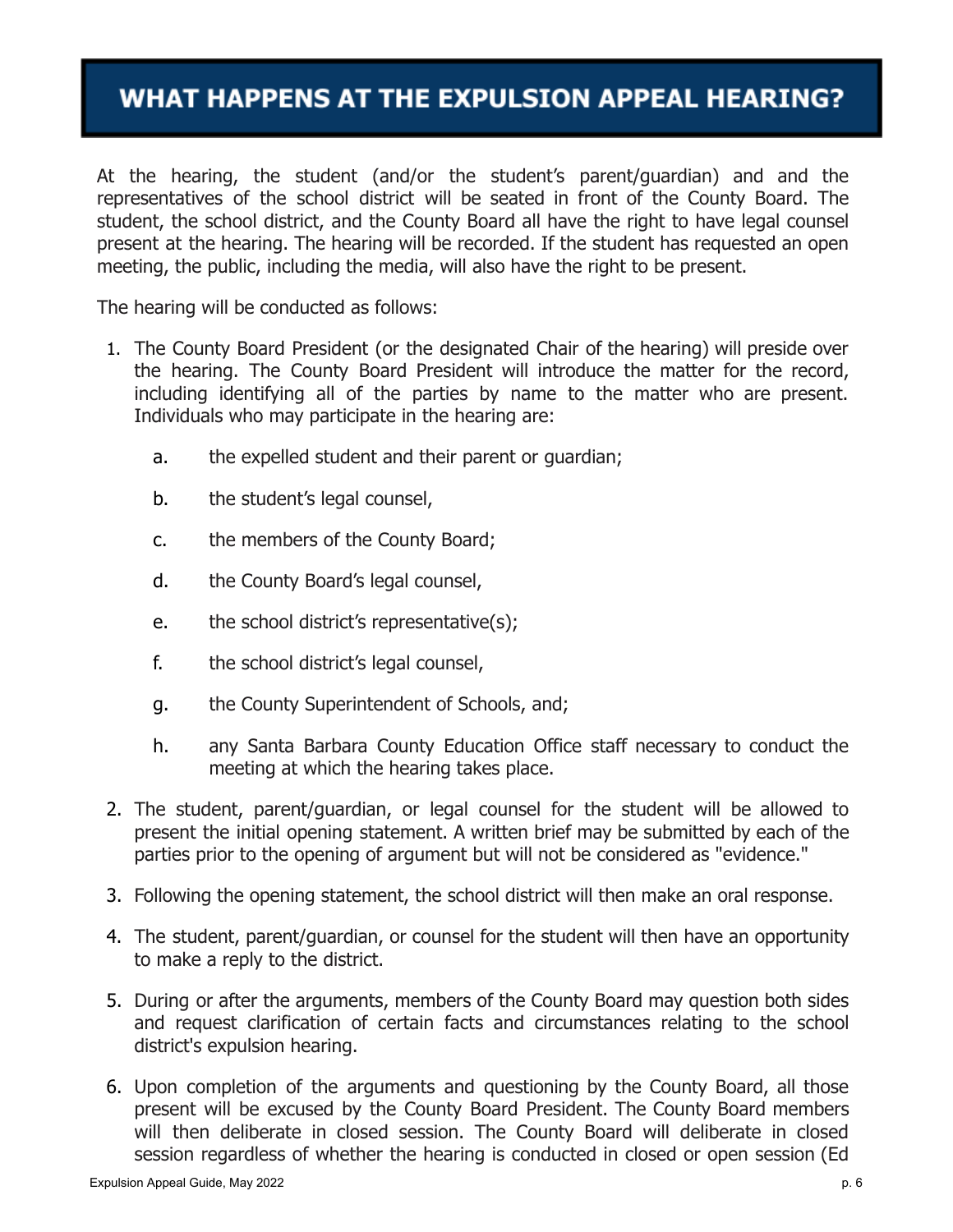Code § 48920). During deliberation, the County Board may reconvene the hearing to call back any party for further questioning. If this occurs, all parties must be present before the hearing is reconvened.

- 7. Prior to making a final decision, the County Board may (under Ed Code § 48923(a)):
	- a. Remand the case to the district for reconsideration in light of new evidence which was not considered in the district proceeding. The County Board may order the student to be reinstated pending the reconsideration hearing, or;
	- b. Conduct a new hearing (a "hearing de novo") to consider all of the evidence. If the County Board decides to have a new hearing, it will contact representatives of the student and the district as to scheduling.
- 8. Otherwise, following deliberations, the County Board will convene in open session to announce its final decision. The County Board has up to three (3) school days to finalize its decision in writing.
- 9. In its final decision, the County Board may (under Ed Code § 48923(b) and (c)):
	- a. Remand the matter to the district governing board to adopt and include the required findings under Evidence Code § 48915, based upon the evidence existing in the district record;
	- b. Affirm the school district's decision to expel the student, or;
	- c. Reverse the school district's decision to expel and reinstate the student.

If the County Board reverses the school board's decision, the County Board may also direct the district board to expunge all records of the student's expulsion ([Ed Code §](https://leginfo.legislature.ca.gov/faces/codes_displaySection.xhtml?sectionNum=48923.&nodeTreePath=2.3.3.7.1&lawCode=EDC) [48923](https://leginfo.legislature.ca.gov/faces/codes_displaySection.xhtml?sectionNum=48923.&nodeTreePath=2.3.3.7.1&lawCode=EDC)) and direct the district board to reimburse the student for the costs, if any, which were paid to the district for written transcription of the record submitted for review by the County Board [\(Ed Code § 48921\)](https://leginfo.legislature.ca.gov/faces/codes_displaySection.xhtml?sectionNum=48921.&nodeTreePath=2.3.3.7.1&lawCode=EDC).

#### HOW WILL I BE NOTIFIED OF THE COUNTY BOARD OF **EDUCATION'S DECISION?**

The decision when rendered by the County Board shall become final and binding upon the student and upon the district board. The student and the district board will be notified of the final order of the County Board, in writing, either by personal service or by certified mail.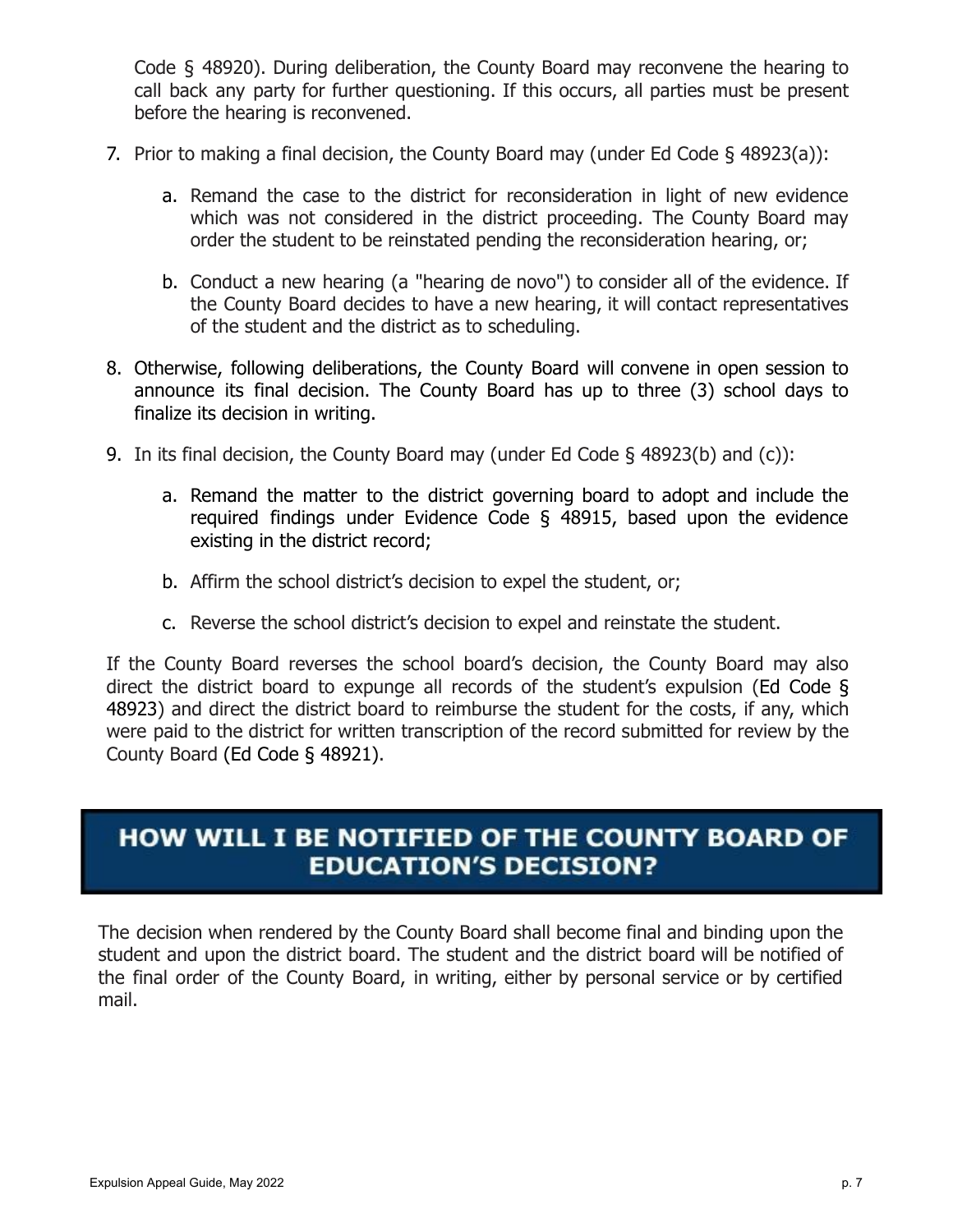## WHAT AM I REQUIRED TO DO IF THE EXPULSION IS **AFFIRMED?**

- 1. Contact the school district and ask for a copy of its procedures to review and readmit the expelled student.
- 2. If the student has moved to another district, the law requires that the new district be notified of the expulsion or any pending expulsion ( $Ed Code \S 48915.1$  and  $\S 48918$ ).
- 3. A student may apply to another district and must inform its staff of the expulsion order or any pending expulsion.
- 4. A student may apply for admission to a private school or a charter school.
- 5. A credentialed teacher may be employed to instruct the student in the appropriate grade level (home tutoring).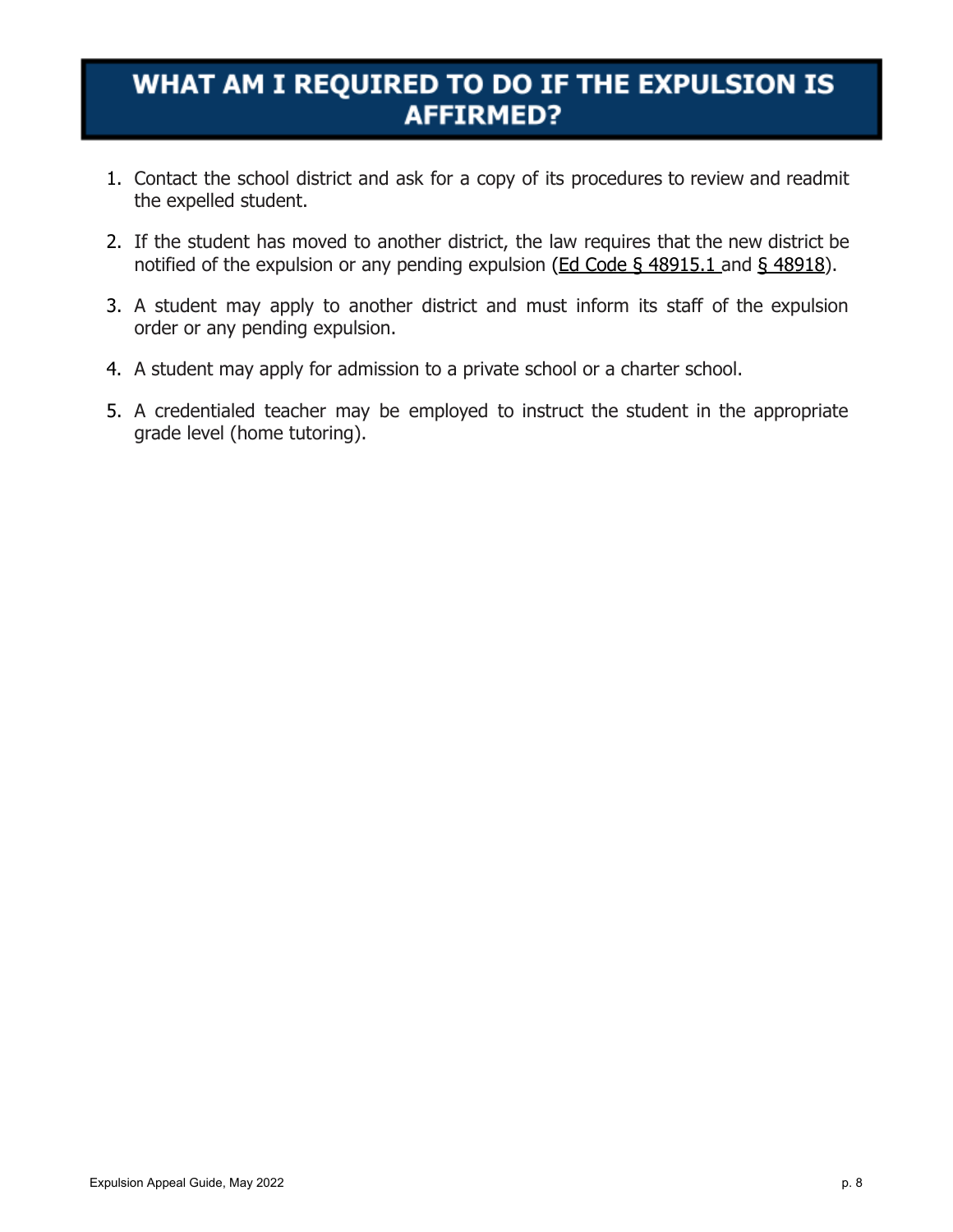#### **ATTACHMENT A**

**Sample Request for Transcript and Supporting Documents from School District**

Date

Superintendent's Name

School District Name

School District Street Address

City State Zip Code

**Dear** 

Superintendent's Name

This is to inform you that I am filing an *Expulsion Appeal* with the Santa Barbara County Board of Education relative to the district's expulsion of my student ( ). Education Code Sections 48919 and 48921 require that I request from you a transcript of the expulsion hearing and supporting documents certified by you or by the Clerk of the Board to be a true and complete copy. Under Education Code 48921, I understand that the cost of preparing this transcript is borne by me unless (1) I certify that I am unable to afford the cost because of limited income and/or exceptional necessary expenses, or (2) the decision to expel is reversed by the Santa Barbara County Board of Education (reimbursement).

I understand that these documents will be prepared within ten (10) school days of this request and the filing of the *Expulsion Appeal* with the Santa Barbara County Board of Education, provided my request is within 30 days of the school board's decision to expel. Santa Barbara County Board of Education procedure requires that your office send a copy of the transcript and supporting documents directly to:

**Santa Barbara County Education Office 4400 Cathedral Oaks Road Santa Barbara, CA 93110 ATTENTION: Rene Wheeler Director of Child Welfare and Attendance**

You may contact me regarding this request at \_

Sincerely,

Telephone Number

Signature **Print Name** 

**NOTE: This letter must be received by the school district superintendent on or before the date you file the** *Expulsion Appeal* **with the Santa Barbara County Education Board of Education.**